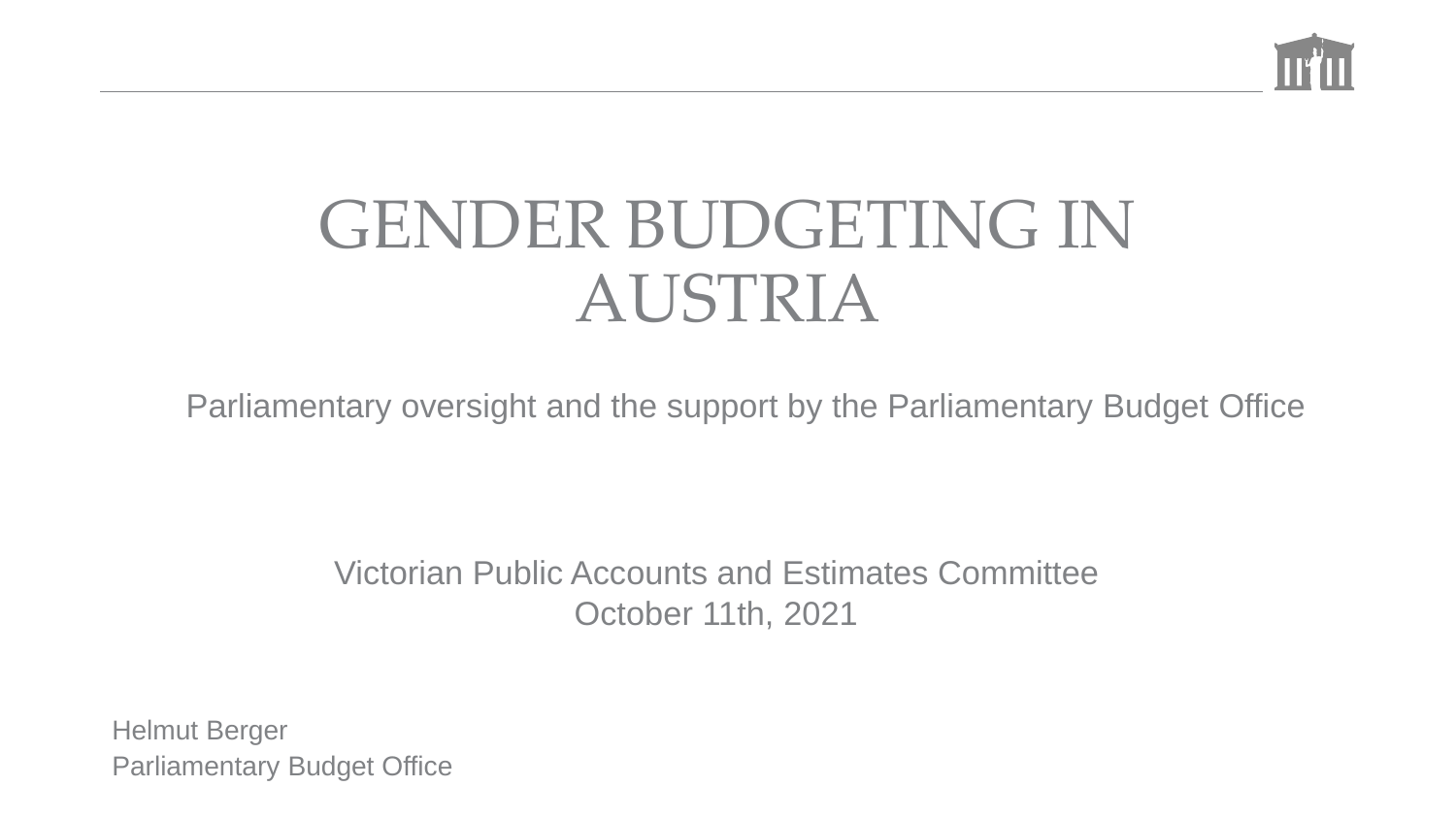

#### **CONSTITUTIONAL FRAMEWORK**

**Commitment to effective gender equality** due to provisions of the **Austrian Constitution**  and the new federal organic budget law

■ *Art. 7(2) Austrian Constitution:* 

"The Federation, Laender and municipalities subscribe to the effective equality of women and men. Measures to promote factual equality of women and men, particularly by eliminating actual existing inequalities, are admissible."

■ *Art. 13(3) Austrian Constitution:* 

"The Federation, Laender and municipalities have to strive for gender equality in their budget management."

▪ *Art. 51(8) Austrian Constitution:*

"In the budget management of the Federation, the relevant principles of outcome orientation especially in accordance with the targets of gender equality - ... are to be considered."

The Austrian Constitution as a basis for gender equality has attracted international attention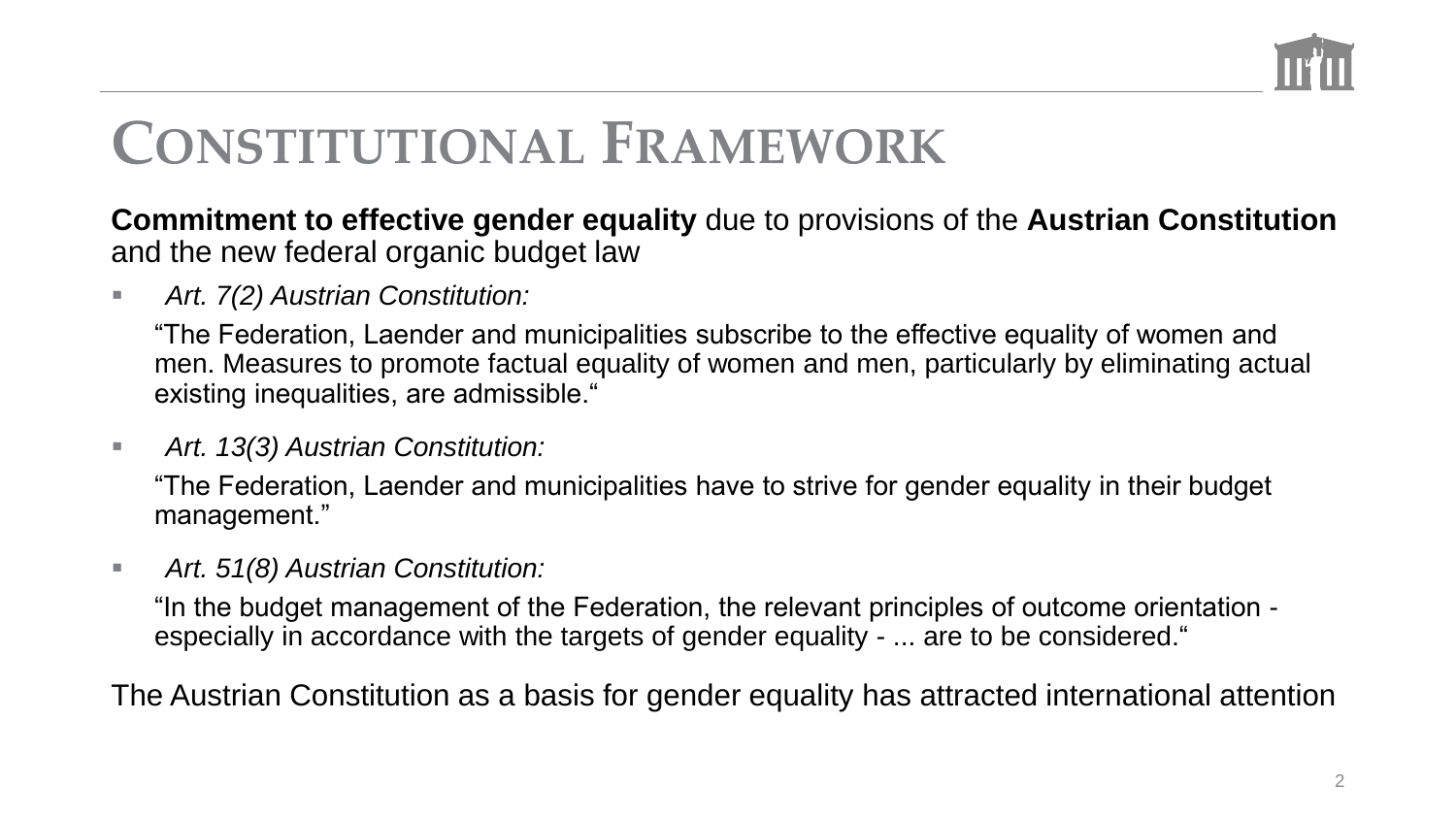

#### Principles of the Federal Organic Budget Act



new budget principles: outcome-orientation; efficiency; transparency; true and fair view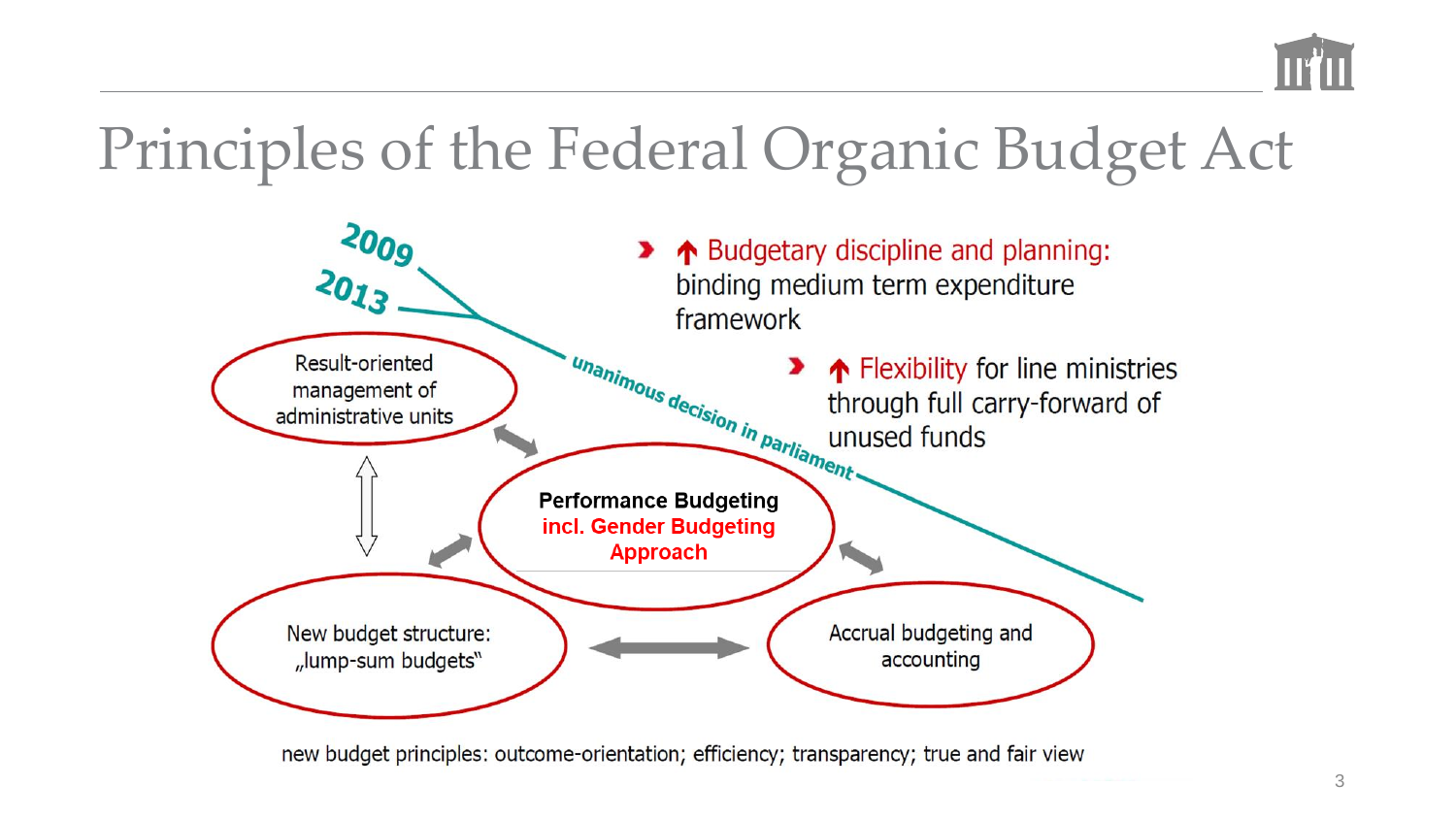

#### Performance Budgeting Framework

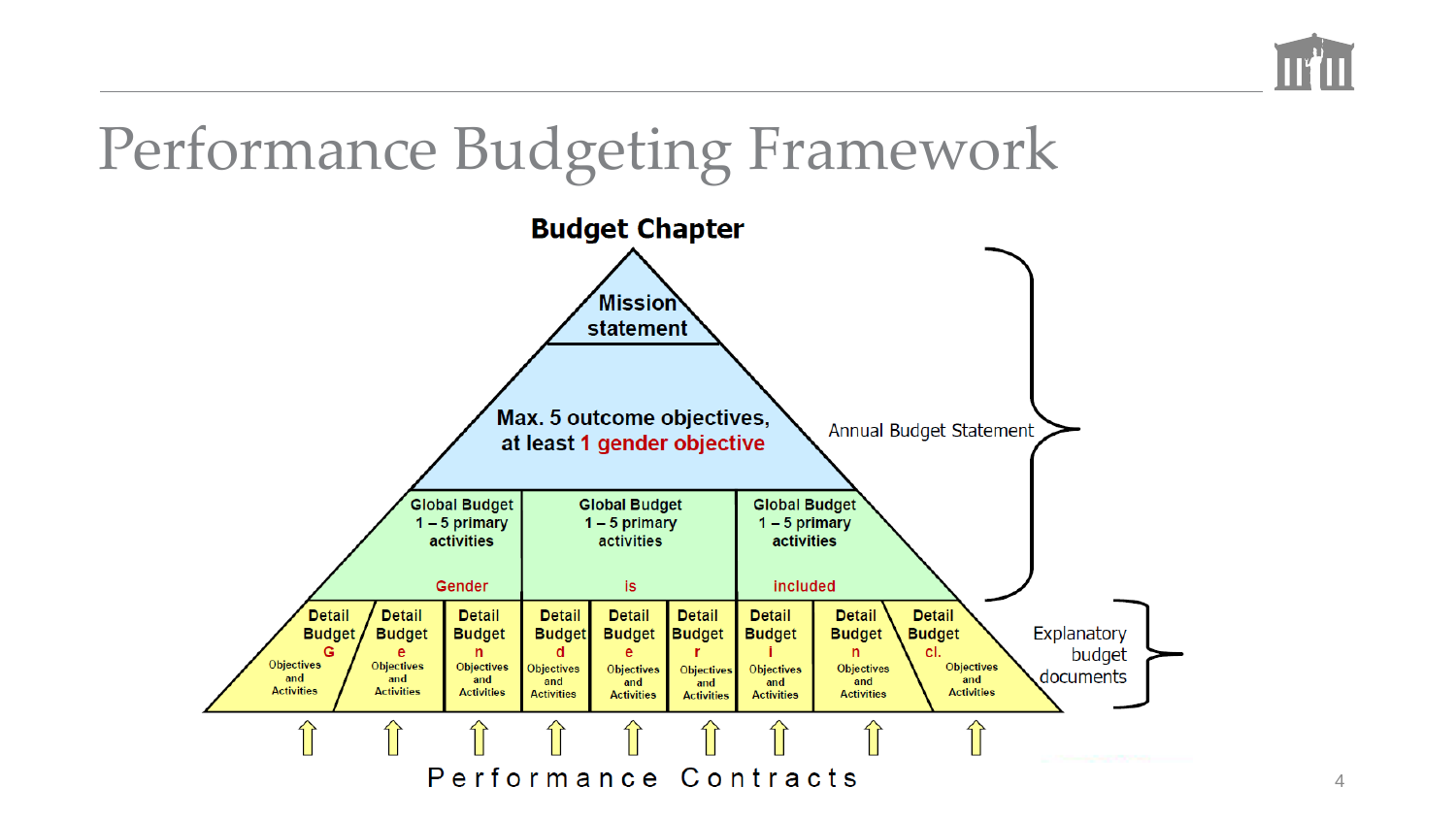

### Gender Equality/Gender Budgeting and the Budget Law (I)

- **Impact Assessment of new legislation** has to consider significant effects on the equality of men and women
- A **gender objective** has to be considered by all Ministries and Supreme Institutions and has to be included in (nearly) **all budget chapters**
- Most of the Ministries have defined targets with impact on the society; only in individual cases have internal organisational targets been determined
- Relevant Austrian gender problems have been taken into consideration, e.g.
	- major income imbalances between women and men
	- unequal rates of part- and full-time employment
	- there are significantly more women in part-time work than men
	- high numbers of women receiving financial state support
	- unequal rates between women and men engaged in unpaid work
	- poor childcare facilities 55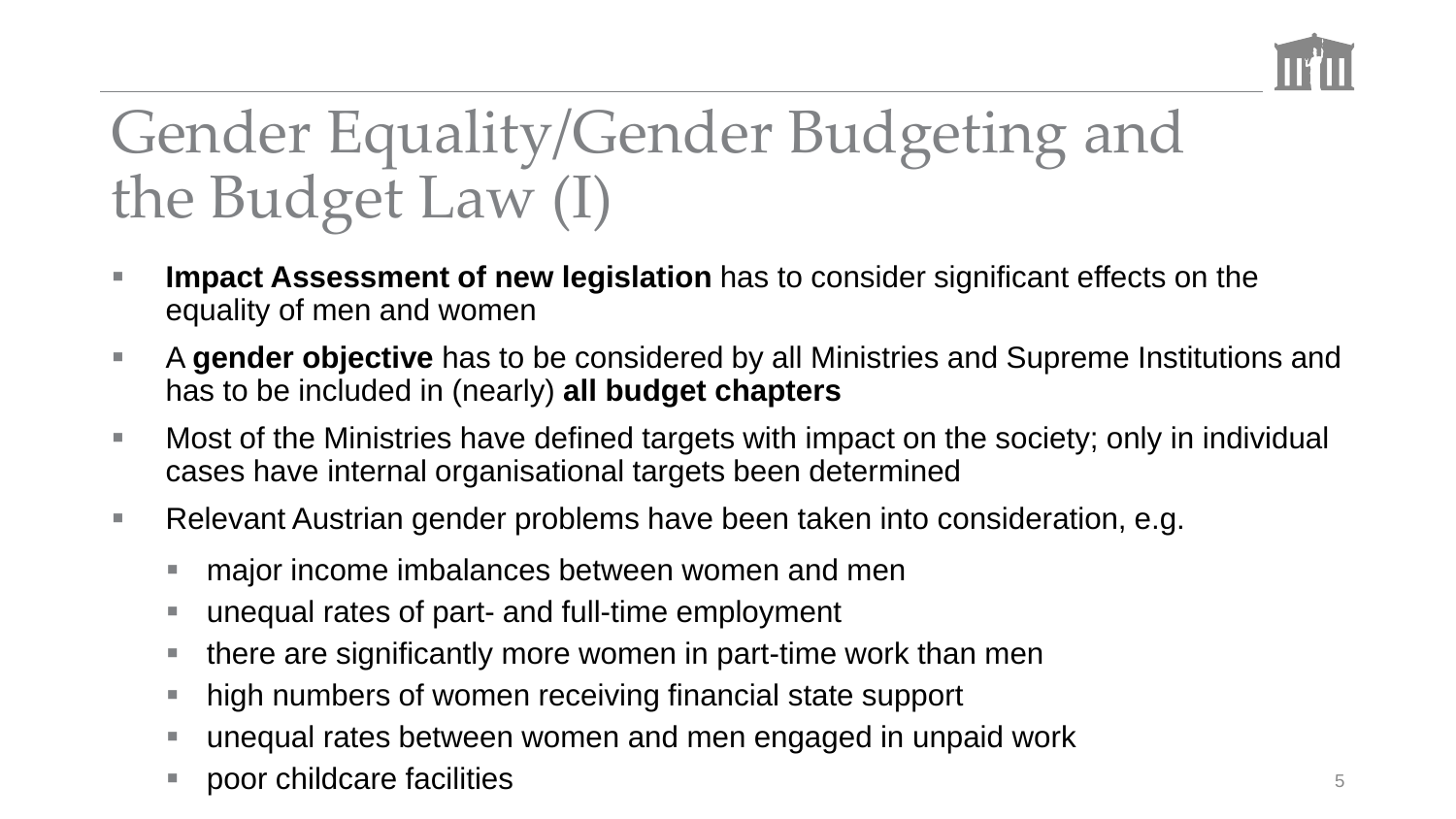

#### Gender Equality/Gender Budgeting and the Budget Law (II)

- Wide variety in regard to the focus of gender objectives:
	- Reduce gender pay gap
	- Fairer rate between paid and unpaid work
	- Improved representation of women in institution's board of directors pre-defined number of women in entities belonging to the state (state holds a minimum of 50 %)
	- Improve balance between family and career increase childcare facilities, teleworking places
	- Safeguard in particular women, children and elderly people against violence
	- Sustainable development of rural regions concerning equal opportunities for women and men
	- Reduce poverty among women
	- Ensure equal treatment regarding mobility and assure equal access to traffic services
	- Consider the specific situation of women during the execution of a prison sentence with the focus on reintegration and relapse prevention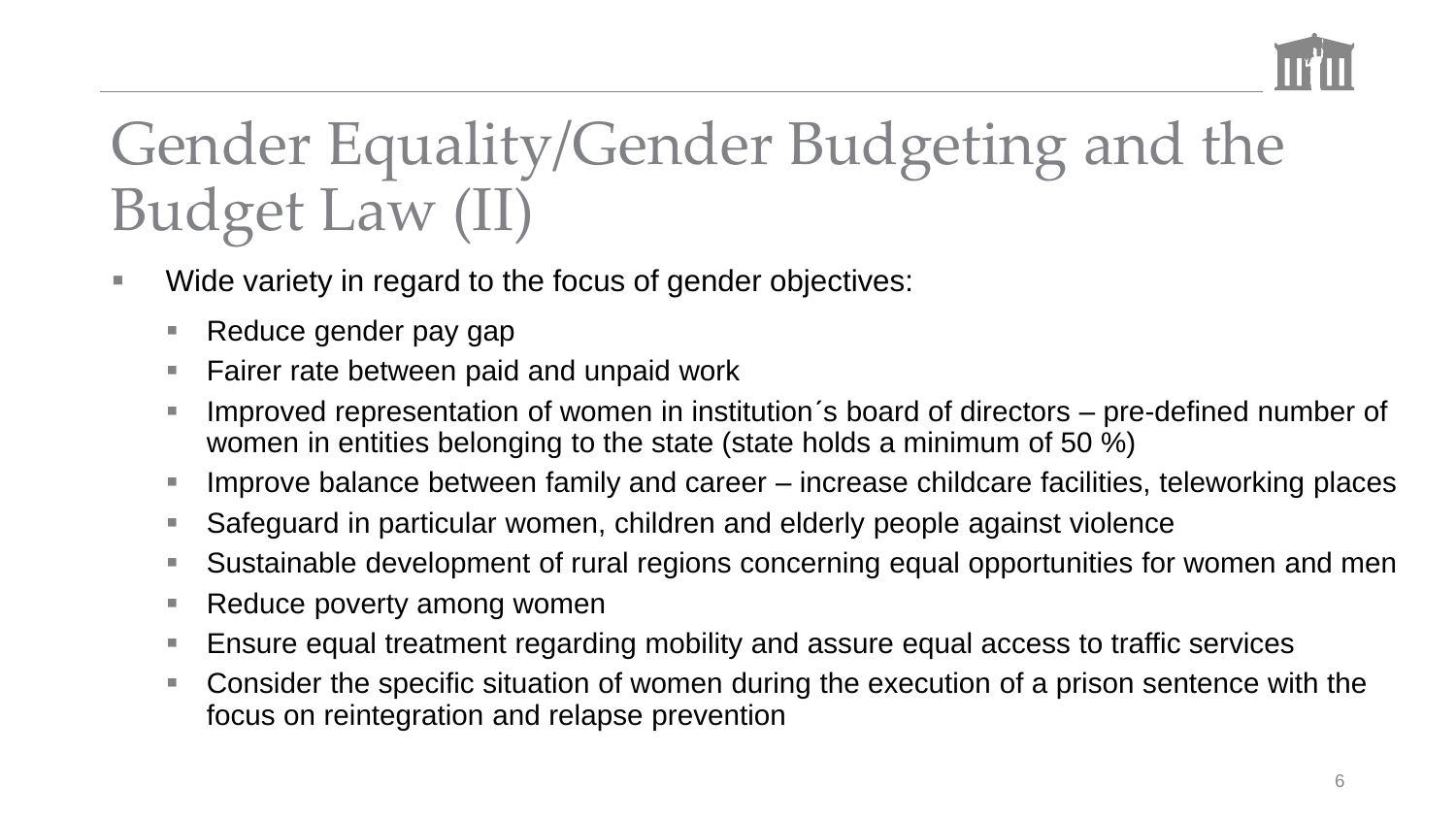

## Role of the Parliamentary Budget Office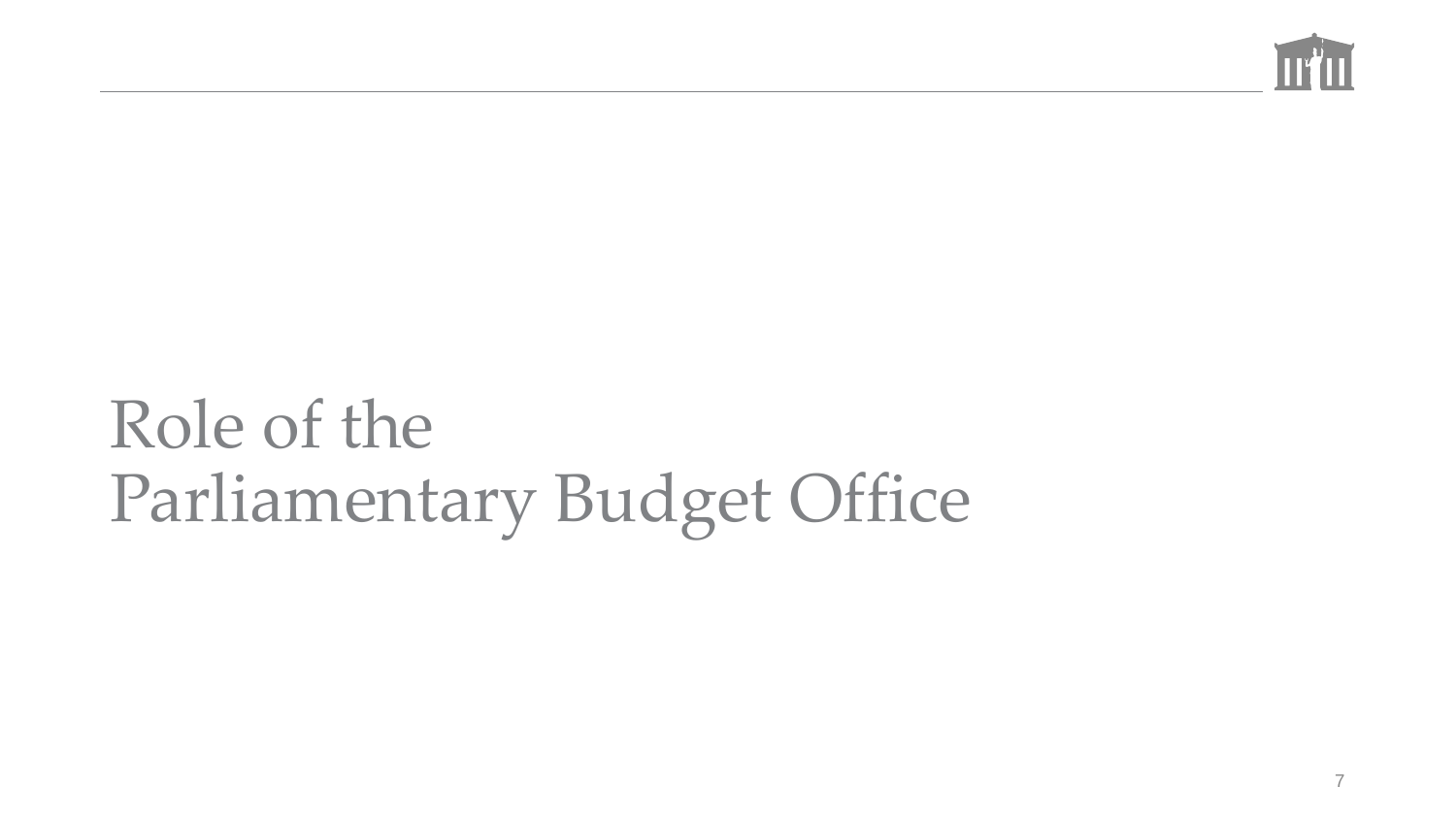

### Parliamentary Budget Office (PBO)

- **Established in 2012** based on an initiative of the budget speakers during the discussions of the **amendment of the organic budget law**
- Political agreement between all the political parties represented in the Austrian national assembly
- Support the Parliament's National Council in the discussion, decision-making and control of the federal budget and its implementation. This includes:
	- (1) Support the Budget Committee in form of **written expertise**, analysis and short studies **on budgetary matters presented by government** according to budget law
	- (2) Support other Parliamentary Committees regarding the impact assessment of new legislation
	- (3) Prepare brief information and short studies upon request of Members of the Budget Committee
- All these tasks shall include aspects of **performance budgeting** and **gender budgeting**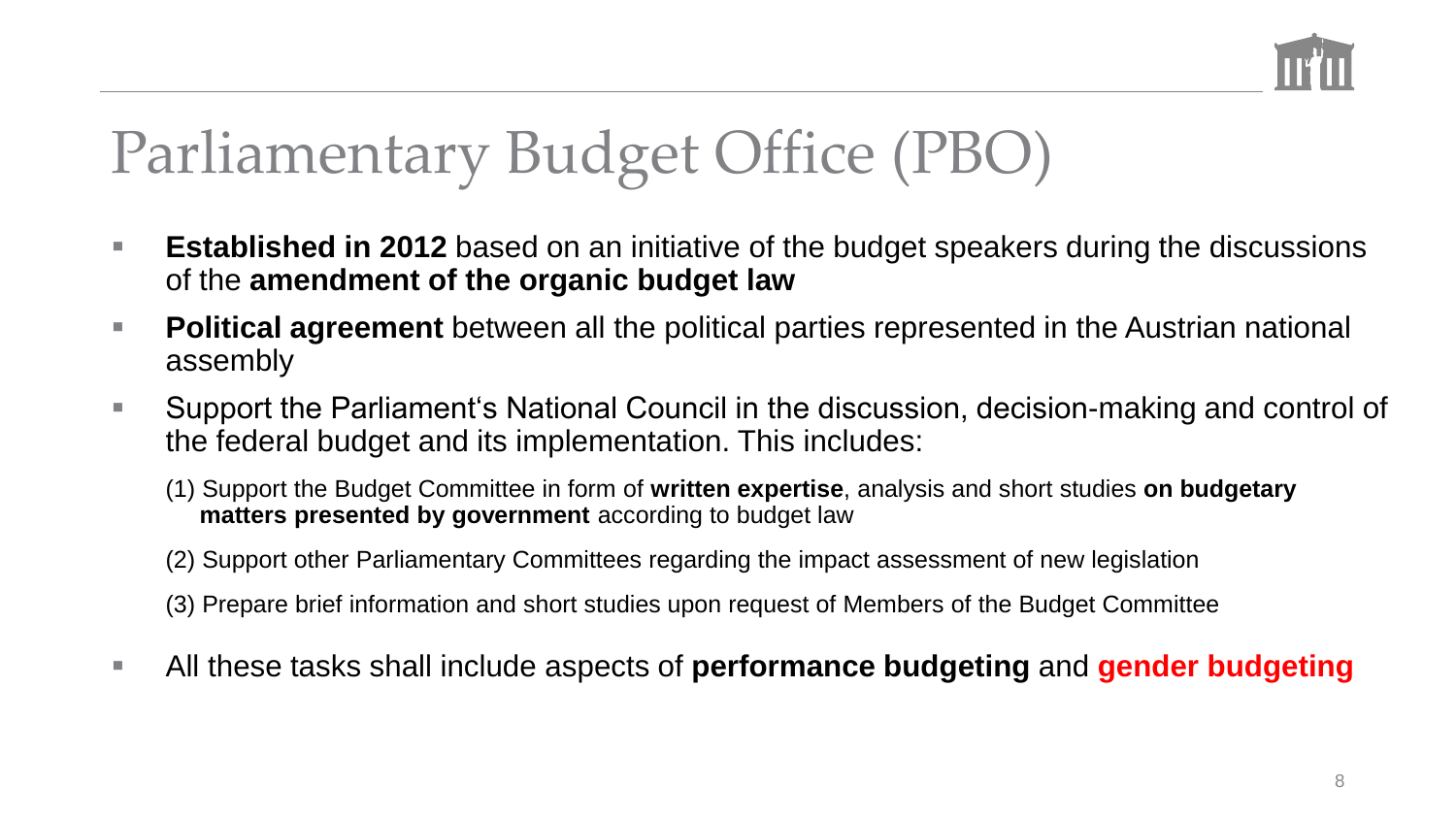

### Input by the PBO

- Systematic **overview** of the objectives, measures and indicators to improve transparency
- **Budget analyses** of the PBO always include a comprehensive section on gender (informed) budgeting
- $\blacksquare$  According to a MP request, the status and development of gender budgeting was analyzed by PBO
- **Analysis** on gender equality and gender budgeting include e.g.
	- quality of the information provided,
	- level of ambition of the objectives,
	- the suitability and the development of relevant indicators (also in an international comparison) the lack of gender-disaggregated data
	- the lack of coordination between the ministries
	- still missing overall gender strategy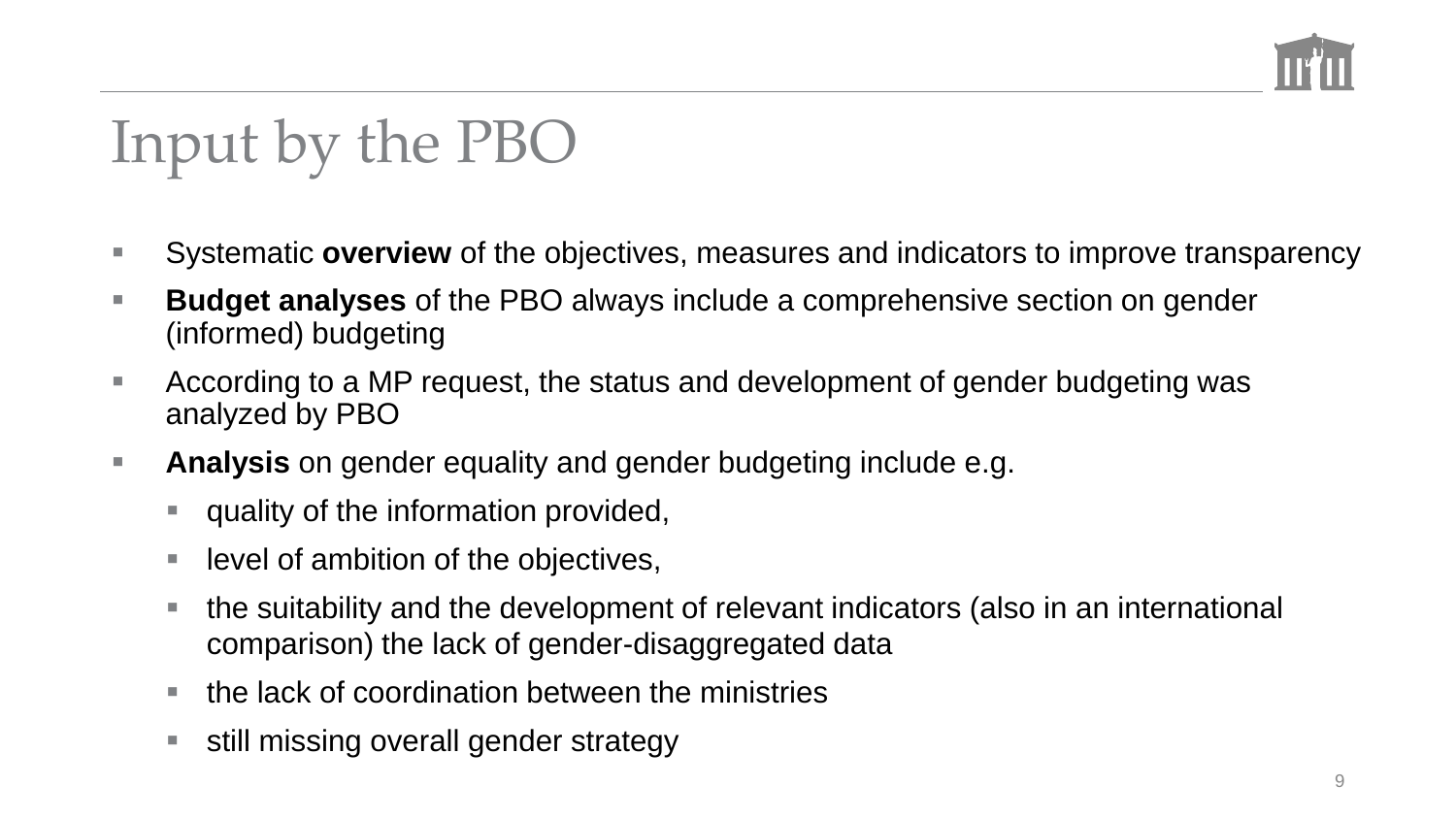

### Gender Map

| <b>Budget Chapter</b>                               | <b>Gender Objective</b>                                                         | <b>Measures</b>                                                                                                                                                                                                                                                                                                      | <b>Indicators</b>                                                                                                                                                                  |
|-----------------------------------------------------|---------------------------------------------------------------------------------|----------------------------------------------------------------------------------------------------------------------------------------------------------------------------------------------------------------------------------------------------------------------------------------------------------------------|------------------------------------------------------------------------------------------------------------------------------------------------------------------------------------|
| 20-Labour                                           | Women are increasingly involved<br>in w orking life.                            | Continuation of the FIT programme (w omen in<br>crafts and technology).<br>Qualification of w omen and w omen returning<br>to w ork (educational measures, course costs,<br>Labour market-related offers of counselling<br>and childcare facilities for women (e.g.<br>regarding childcare, support during training, | 20.5.1 Employment rate Women (15-64 years)<br>20.5.2 Employment rate Women (25-44 years)<br>20.5.3 Unemployment rate Women 25-44 years                                             |
| 21-Social Affairs and<br><b>Consumer Protection</b> | Improving opportunities for<br>w omen w ith disabilities in labour<br>market.   | Redesign of the measures for special support<br>for w omen w ith disabilities.                                                                                                                                                                                                                                       | 21.3.1 Difference between the share of women<br>in the total number of disabled beneficiaries<br>employed and the share of w omen in the total<br>number of disabled beneficiaries |
| 22-Pension Insurance                                | Increase the proportion of<br>w omen w ho are entitled to their<br>own pension. | Information (pension forecast) about the<br>advantages of w orking longer or limiting part-<br>time phases.                                                                                                                                                                                                          | 22.2.1 Percentage of w omen w ho receive their<br>ow n pension                                                                                                                     |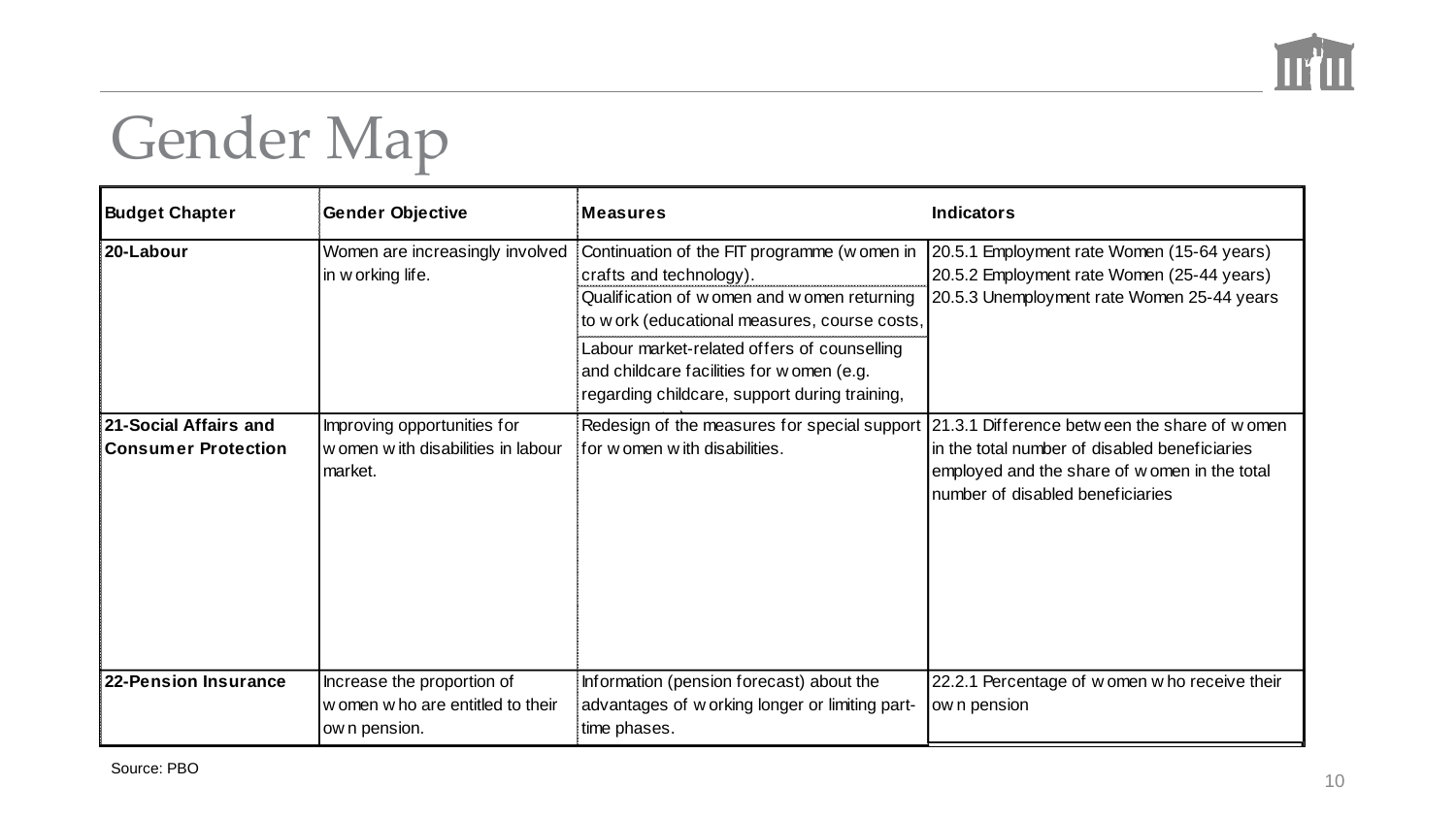

# Parliamentary Debate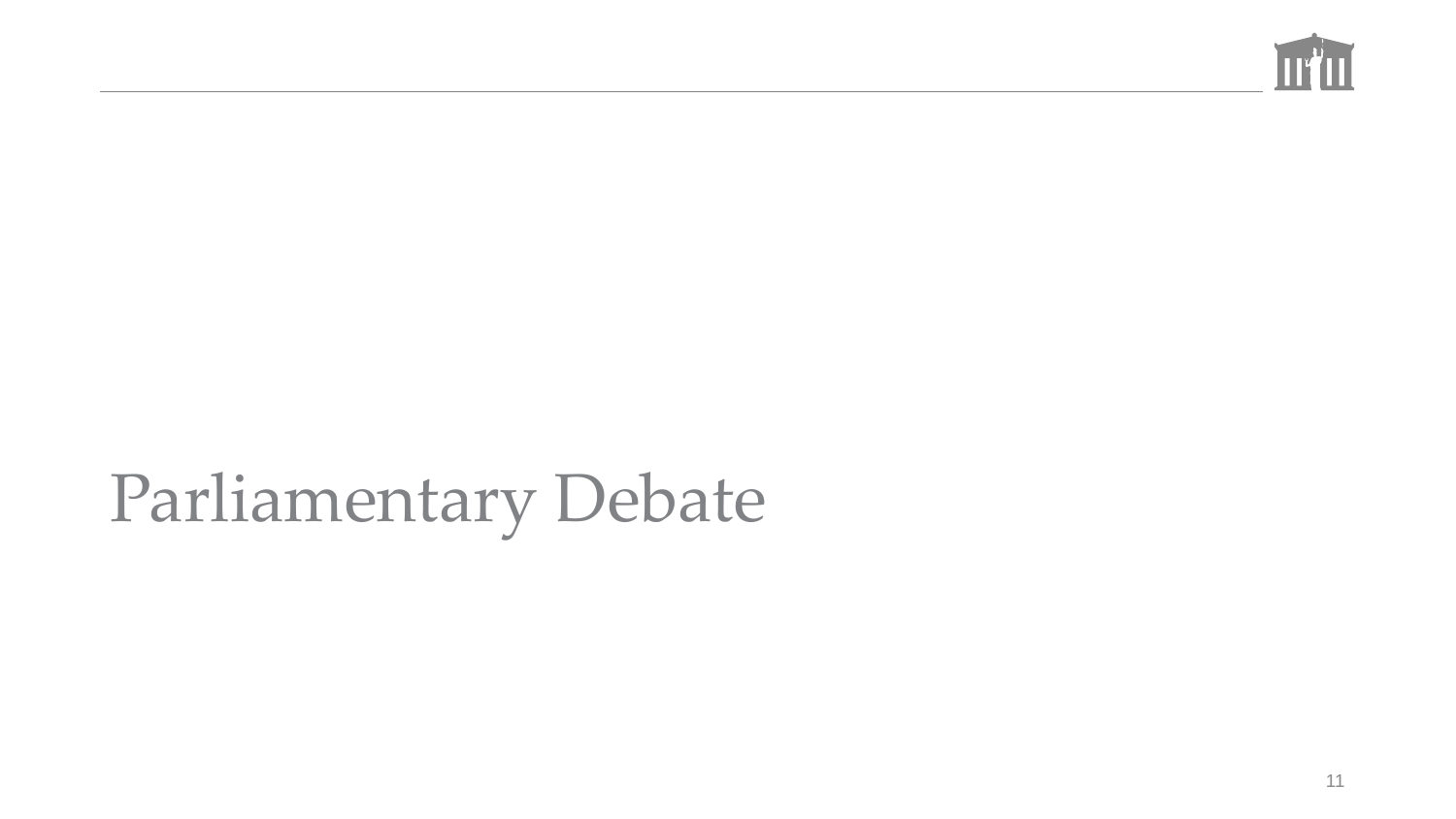

#### Parliamentary Framework

- Budget Committee (and subcommittee):
	- Debate on performance information (objectives, measures, indicators) within the annual budget and the mid term expenditure framework
	- Internal evaluation reports of performance budgeting results and impact assessment of new legislation and projects
- Gender Equality Committee (special committee for Gender Equality):
	- New legislation on matters of equal treatment, fight against discrimination of women and men, equal-treatment in all policy areas
	- Equality report
- Sectorial Committees:
	- Review of impact assessment of new legislation
	- Discussion of policy field reports (including the gender Perspective; e.g. income report
- Audit Committee:
	- Audit reports with gender aspects: e.g. Gender Health in Austria (2015), Gender Aspects in Income Tax Law (2017)
	- **E** Income Report on the Average Income of the Population with gender disaggregated data  $12$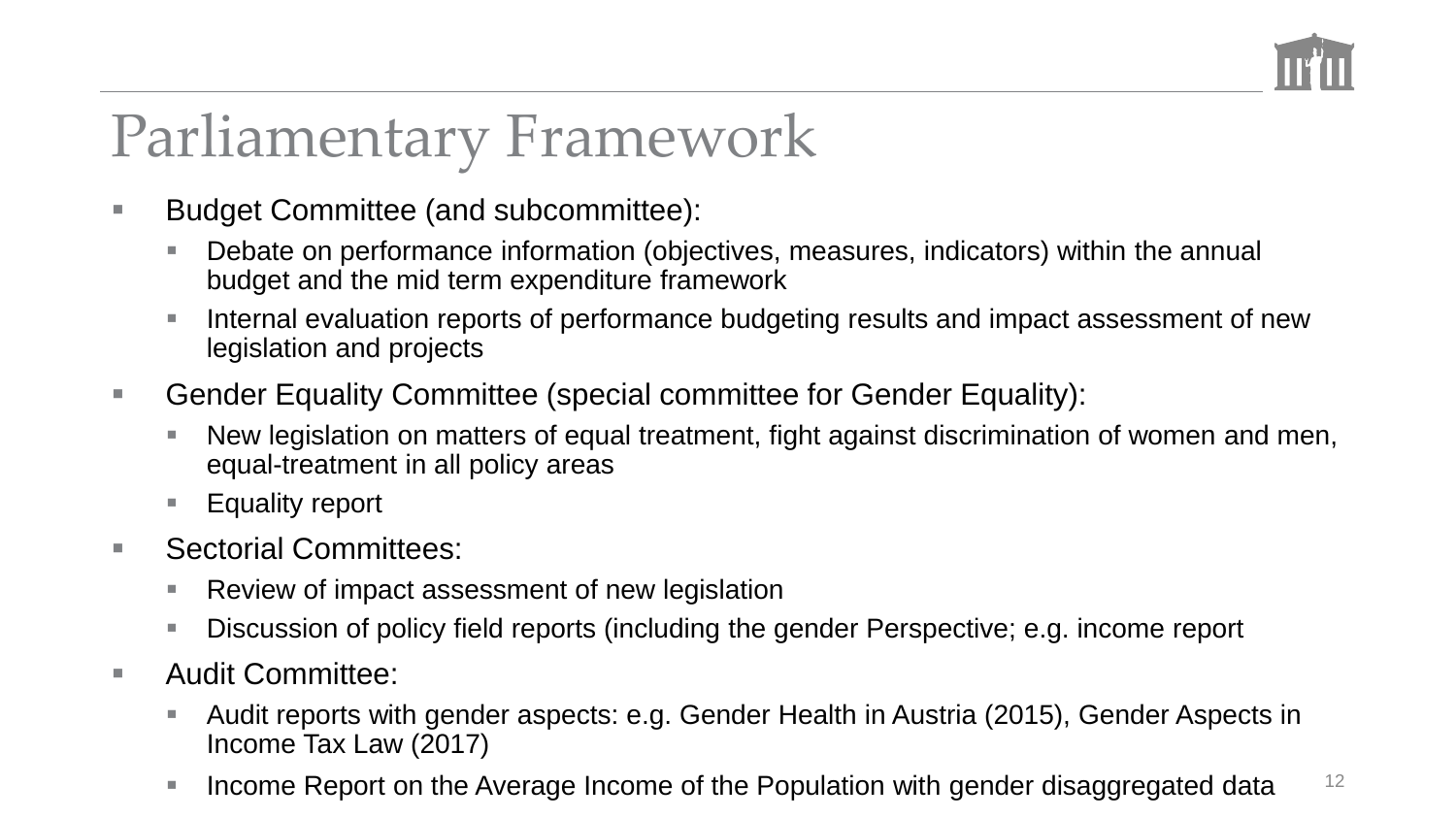

#### Gender Equality in the Budget Debate

- Intense discussion of the legal framework for gender equality in the organic budget **law** in the course of the budget reform
- Outcome orientation provides information for a **sound discussion** of the gender dimension and gender impacts of the budget
- General **overview** on the gender targets in the federal budget report was **missing**
- **EXTU All political parties took part** in the discussion on gender targets with different approaches
- $\blacksquare$  Topic seems to be "female":
	- In the beginning most of the speakers were female Members of Parliament

#### **High interest from the Members of Parliament, but also criticism and challenges**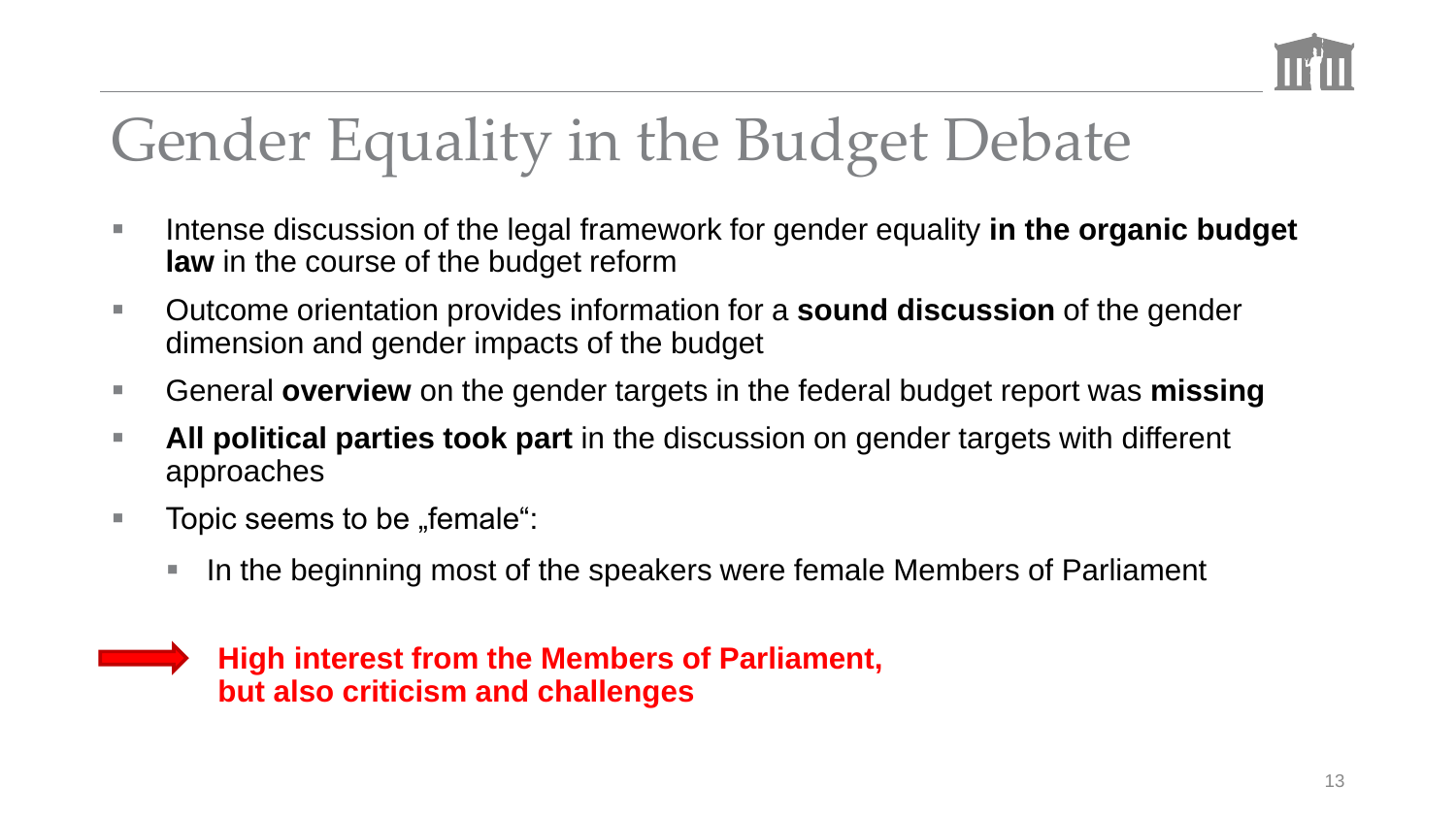

#### Internal Assessment Reports (example 2019)

#### **Work (Chapter 20)**

#### Performance objective #5 Increasing rate of re-entry of women into labour market

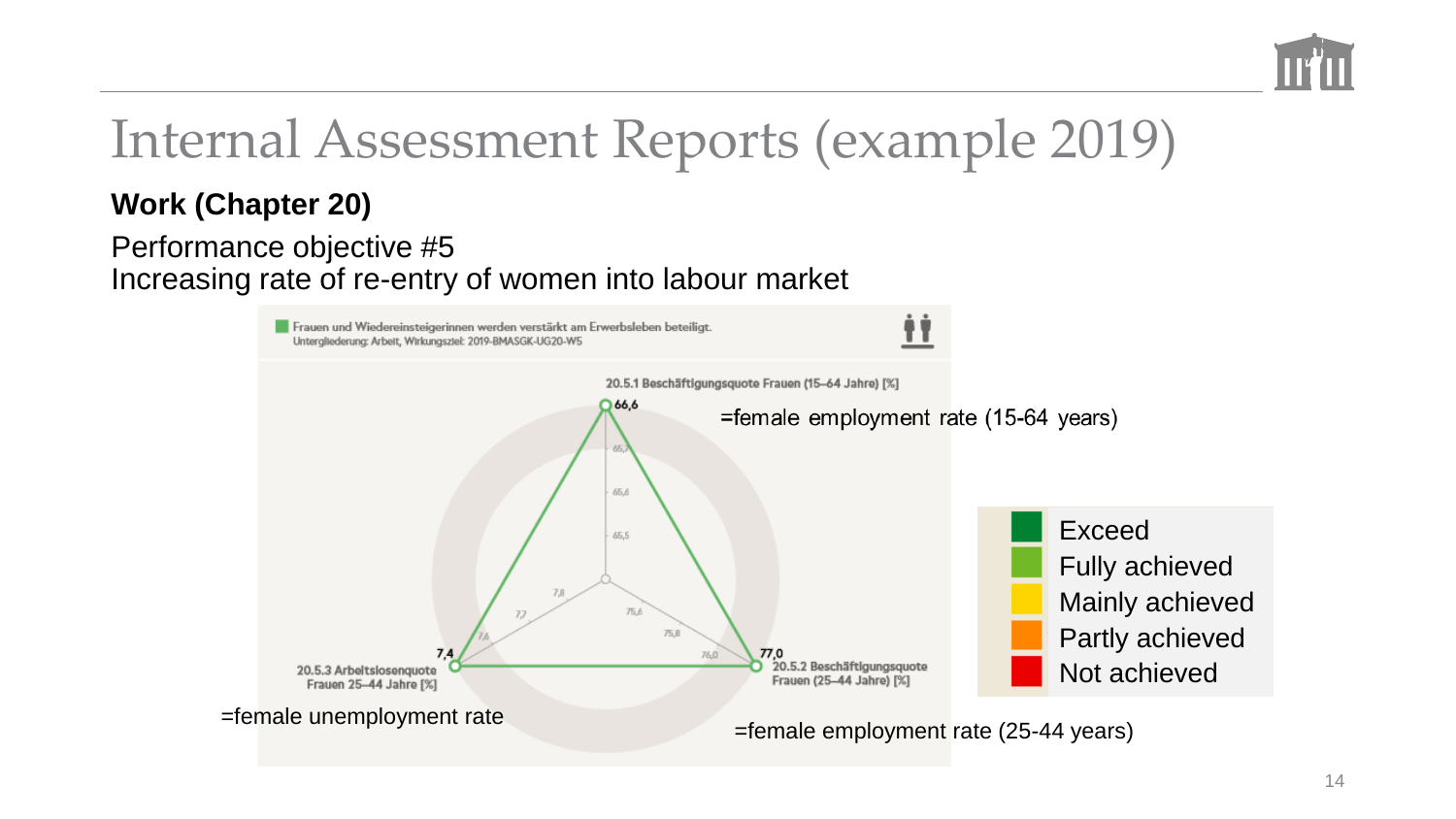

#### Internal Assessment (2013 – 2019)

#### **Internal Assessments of gender equality objectives**

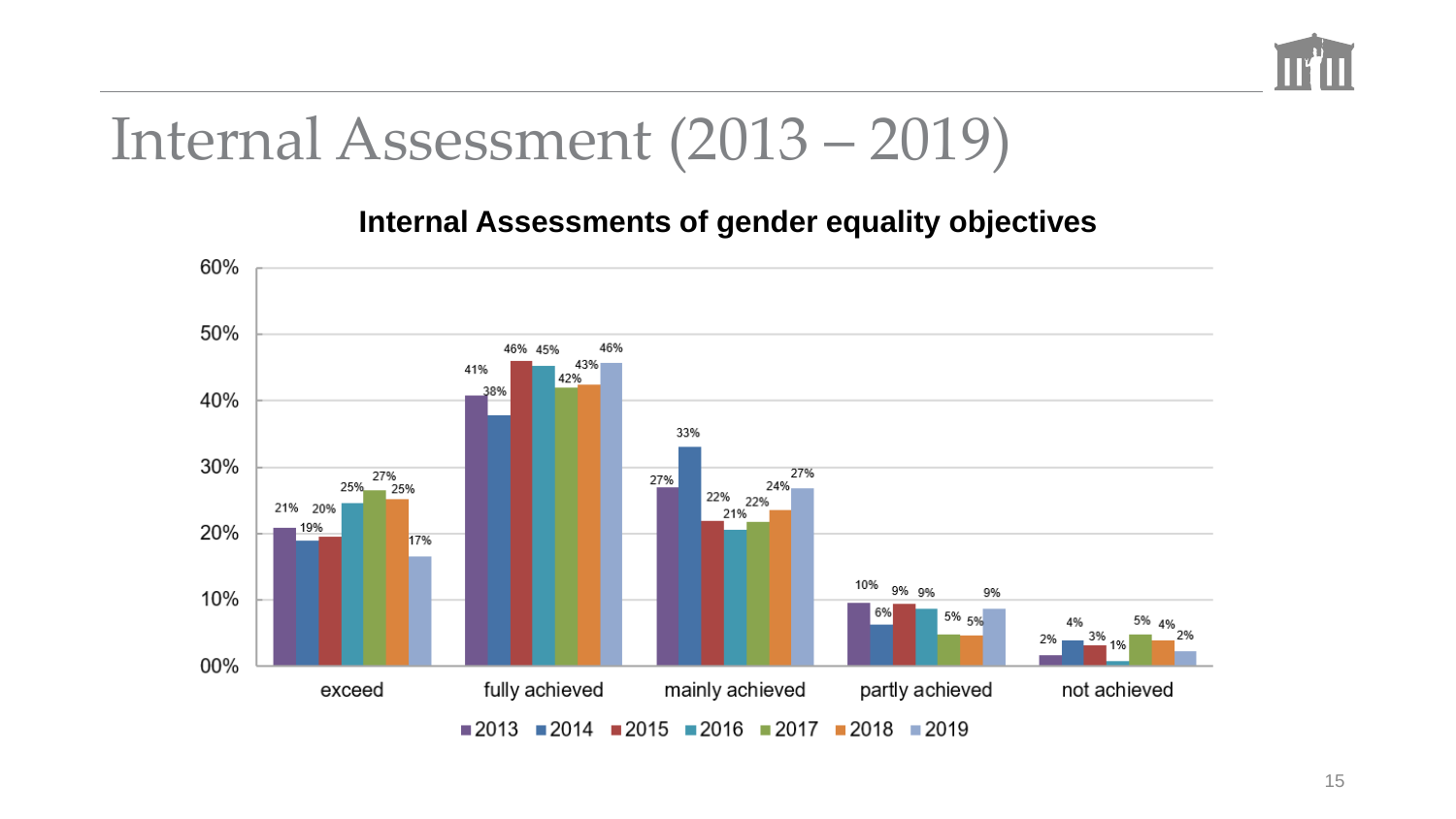

#### Discussion of Evaluation Results

- Establishment of a **special Subcommittee** of the Budget Committee for discussion of evaluation results also with line ministries (smaller group of MPs)
- Main topics regarding the gender budgeting system:
	- quality of performance budgeting information
	- level of ambition regarding objectives and indicators
	- use of inadequate indicators
	- measurement of achievement of objectives with taken measures
	- availability of gender disaggregated data
- In the last sessions of the subcommittee more discussions of policy fields itself
- Questions are directly answered by civil servants of line ministries; public administration receives feedback directly from Members of Parliament and promotes general enhancement of performance budgeting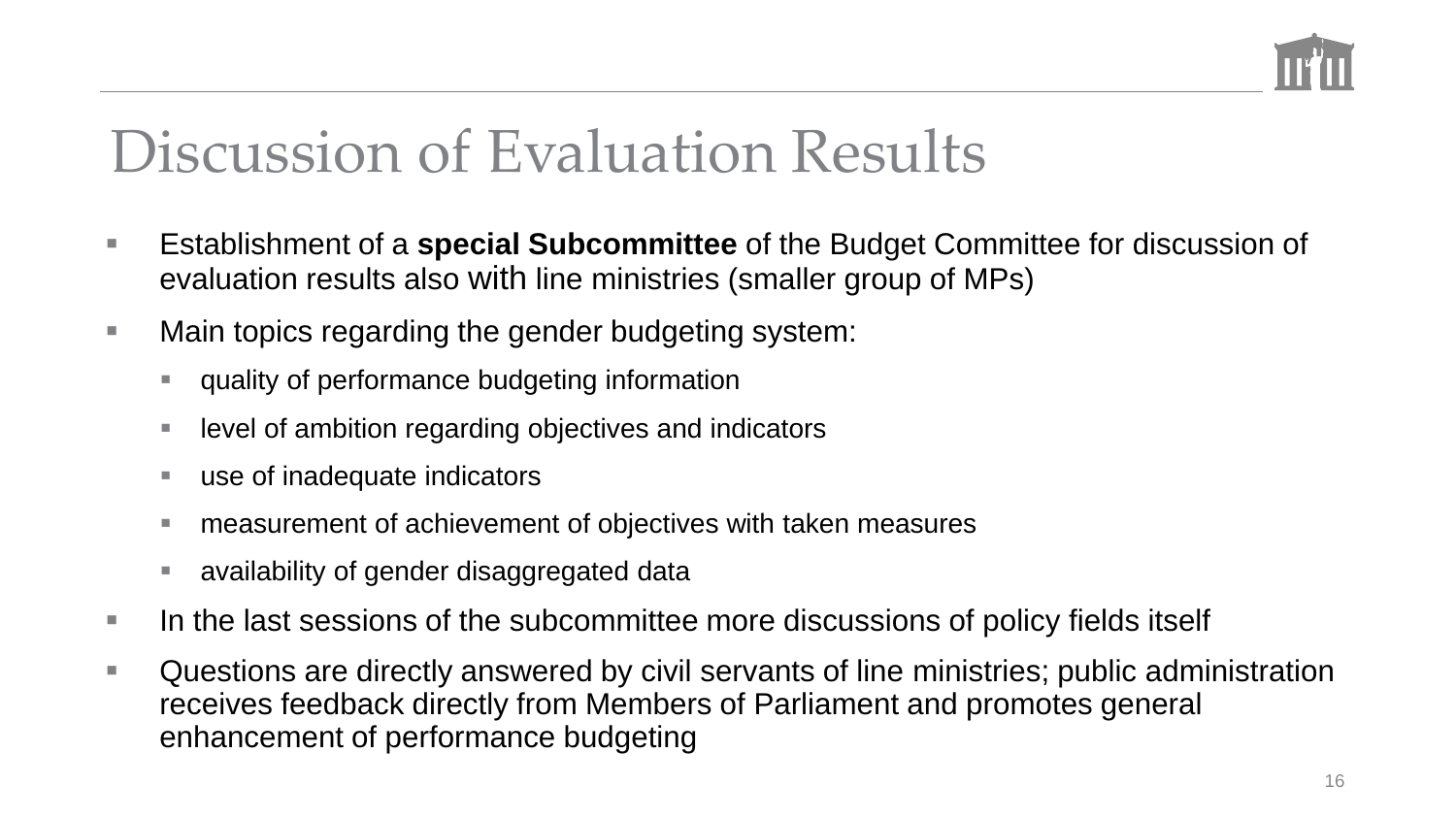

#### Gender Budgeting in Austria

- $\checkmark$  Gender Budgeting is an integrated part of the performance budgeting system and legal requirements of the federal budget law have mostly been fulfilled
- $\checkmark$  Gender Budgeting is considered on all budget management levels and thereby the new federal budget law is a lever for gender equality
- ✓ Higher Awareness of Gender Budgeting/Gender Equality, intensive discussion of the objectives in the budget committee and in the plenary sessions
- $\checkmark$  Elaborated legal framework no guarantee for favorable results, still considerable gender gaps
- ✓ Overall strategy on Gender Equality and a Budget Statement on Gender still missing
- $\checkmark$  Still room for improvement regarding the implementation (e.g. the coordination between the Ministries, gender disaggregated data)